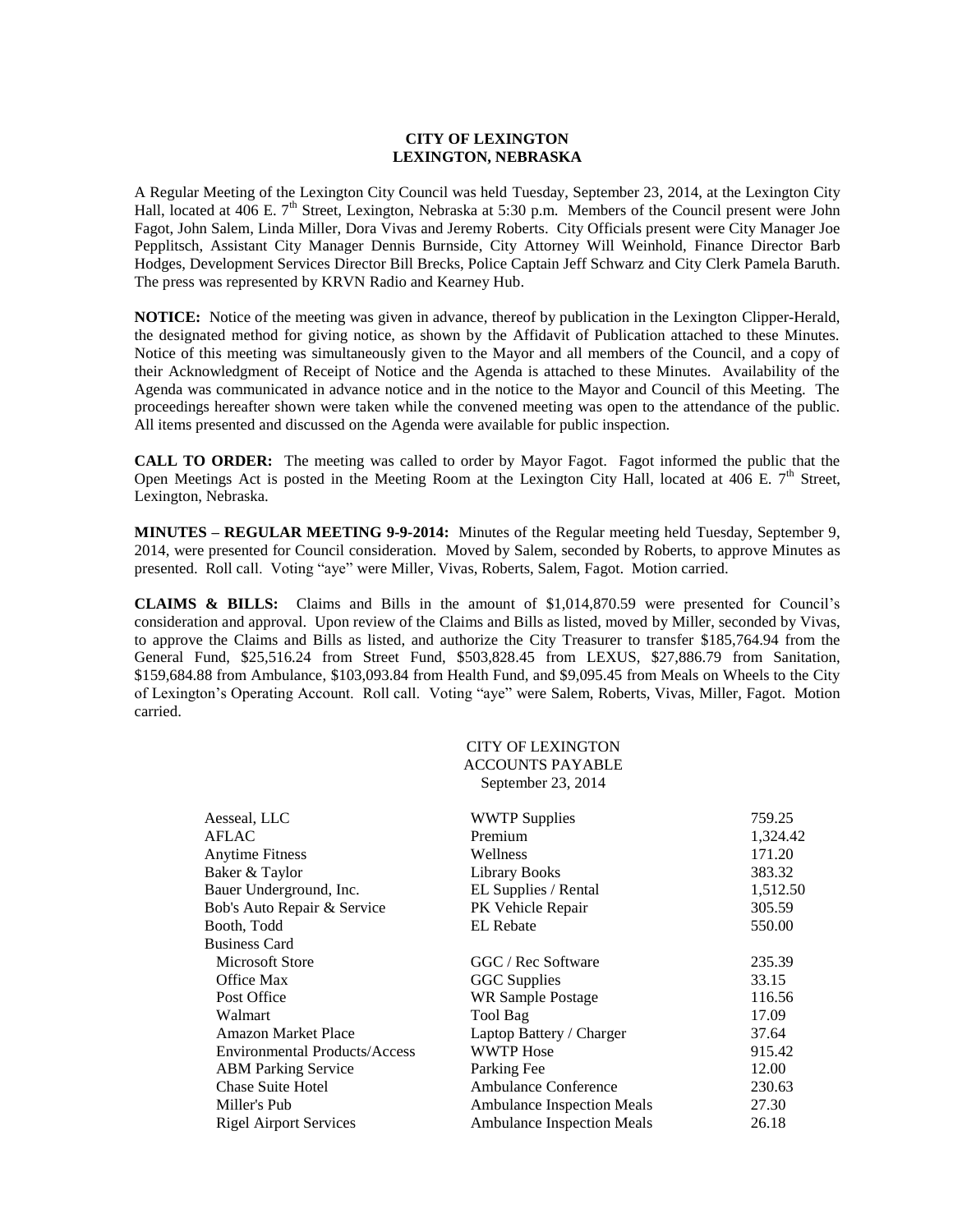| <b>USI Ed Gov</b>                              | <b>Admin Supplies</b>               | 49.49      |
|------------------------------------------------|-------------------------------------|------------|
| Digital Ally, Inc.                             | Police Camera Parts                 | 39.00      |
| Cash-Wa Distributing                           | Food & Supplies                     | 4,455.63   |
| <b>Center Point Large Print</b>                | <b>Library Books</b>                | 86.28      |
| Central Tire & Tread                           | ST / WWTP / Cem Tire Repair         | 119.00     |
| Chapman, Randy                                 | <b>EL</b> Rebates                   | 1,575.00   |
| Chief Supply Co.                               | <b>Uniform Expense</b>              | 43.26      |
| CocaCola/Dr Pepper Bottling Krny               | <b>Beverages</b>                    | 90.00      |
| <b>Conney Safety</b>                           | WR / WWTP / ST Supplies             | 536.71     |
| Data-Pac Mailing Machine                       | Postage                             | 1,500.00   |
| Davis Energy, Inc.                             | Fuel / Oil                          | 4,927.21   |
| Dawson Area Development                        | Admin Fees / Majestic Theater PJ    | 4,000.00   |
| Dawson Pest Control                            | <b>DCOC</b> Service                 | 54.60      |
| Dell Marketing LP                              | <b>GGC</b> Computer                 | 968.39     |
| Demco, Inc.                                    | <b>Library Supplies</b>             | 102.22     |
| <b>Dutton-Lainson Company</b>                  | <b>EL Meter Supplies</b>            | 293.20     |
| Eakes Office Plus                              | <b>Library Supplies</b>             | 313.00     |
| Electric Engineering/Equipment                 | EL / WR / WWTP Supplies             | 1,195.08   |
| <b>Energy Pioneer Solutions</b>                | <b>EPS</b> Payments                 | 3,341.06   |
| Fagot Refrigeration & Electric Inc             | GGC Service                         | 140.00     |
| Fastenal                                       | <b>WR Supplies</b>                  | 197.09     |
| Gale/Cengage Learning                          | Library Books                       | 369.99     |
| Glaze, Doug                                    | <b>Boots</b>                        | 50.00      |
| <b>Great Plains Govt Finance Officers Assn</b> | Registration                        | 150.00     |
| Great Western Bank-Lib. Petty Cash             | Postage / Stamps / Supplies         | 187.93     |
| Hall, Jesse                                    | <b>EL</b> Rebate                    | 1,100.00   |
| HD Supply Waterworks, LTD                      | WR Meter / Radios / Battery         | 36,225.07  |
| <b>Health Claims Fund</b>                      | Claims                              | 101,769.42 |
| <b>Hiland Dairy Foods</b>                      | Beverages / Food                    | 894.73     |
| Holbein, Dahlas                                | FD Maint/Cleaning Svc/Yard Clean-up | 1,100.00   |
| <b>Ingram Library Services</b>                 | <b>Library Books</b>                | 336.53     |
| Intellicom Computer Consulting, Inc.           | Monthly Billing Service             | 142.50     |
| Jake's Toro Sprinklers                         | LFAC Sprinkler Repair               | 271.51     |
| John Deere Financial                           | PK/Central Garage/WWTP/ST/Cem Spls  | 602.59     |
| Johnson, Richard                               | <b>EL</b> Rebate                    | 900.00     |
| Kearney Crete & Block Company                  | <b>SW Concrete Blocks</b>           | 46.60      |
| Lexington Housing Authority                    | <b>EL Rebates</b>                   | 1,650.00   |
| Lexington Newspapers, Inc.                     | Publications                        | 413.33     |
| Lexington Public Schools                       | <b>Refund to Schools</b>            | 6,070.00   |
| Lexington Volunteer Fire Department            | Firemen Training School Expenses    | 986.30     |
| Lexington Utilities System                     | <b>Utilities</b>                    | 39,123.36  |
| Lexington City Payroll Account                 |                                     |            |
| Payroll                                        | Wages                               | 130,365.50 |
| Social Security                                | Employer Portion / FICA Med         | 9,673.36   |
| Union Bank & Trust                             | <b>Employer Portion / Pension</b>   | 4,274.15   |
| Union Bank & Trust                             | Police Pension                      | 2,406.68   |
| <b>ICMA</b>                                    | <b>City Manager Pension</b>         | 841.84     |
| Luna, Juana                                    | <b>EL</b> Rebate                    | 900.00     |
| Martin's Flag Company                          | Library Flags                       | 114.11     |
| Mead Lumber & Rental-Lexington                 | <b>DCOC</b> Rental                  | 57.20      |
| MicroMarketing LLC                             | Library Books                       | 259.78     |
| Mid-State Units                                | Rentals                             | 720.00     |
| Miller & Associates                            | Misc Service for July'14            | 1,852.50   |
| <b>Morris Press</b>                            | <b>GGC</b> Supplies                 | 244.00     |
| Nebraska Amateur Softball Association          | 18C State Tournament                | 2,800.00   |
| Nebraska Department of Revenue                 | Waste Reduction & Recycle Fee       | 25.00      |
| NE Law Enforcement Training Center             | Firearms School                     | 200.00     |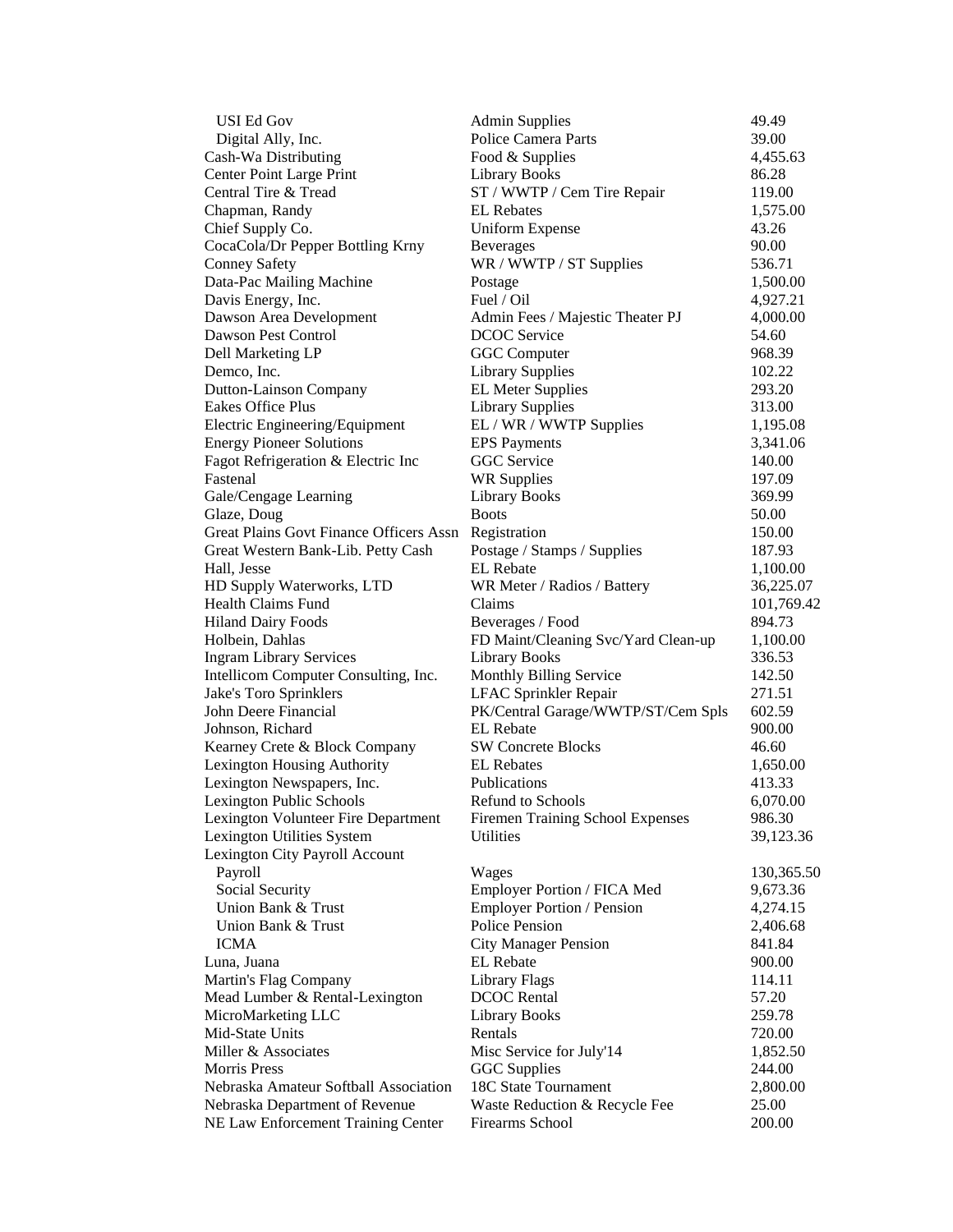| Nebraska Public Power District         | July / August O $& M$                   | 212,725.51 |
|----------------------------------------|-----------------------------------------|------------|
| Nebraska Public Power District         | <b>Capital Projects</b>                 | 60,686.71  |
| Nebraska Tech & Telecomm, Inc.         | Telephone Service                       | 1,140.54   |
| OCLC, Inc.                             | <b>Library Subscription</b>             | 104.20     |
| <b>Overton Community Center</b>        | Meals on Wheels                         | 100.00     |
| Paulsen, Inc.                          | Concrete                                | 2,032.32   |
| Platte Valley Auto Mart                | 2015 ST Pickup / Flat Bed / Police Mats | 30,863.80  |
| Platte Valley Communication Krny       | Maint/Camera&Radio Reps/Well#12/Radio   | 813.37     |
| <b>Plum Creek Market Place</b>         | GGC / REC Food                          | 46.11      |
| Plum Creek Telephone                   | <b>LFAC Phone Repair</b>                | 210.00     |
| Primary Electric, Inc.                 | <b>WWTP Sump Pumps</b>                  | 2,229.66   |
| Professional Ambulance Sales & Svcs    | 2015 Ford Ambulance                     | 157,608.00 |
| <b>Rainbow Printing</b>                | <b>Library Supplies</b>                 | 405.00     |
| Rasmussen, Stan                        | <b>EL</b> Rebate                        | 1,050.00   |
| Roemmich, Dave                         | <b>EL</b> Rebate                        | 1,025.00   |
| Ryde Transit                           | Transportation                          | 16.00      |
| S & W Auto Parts                       | PK / WWTP / Cem / ST                    | 351.33     |
| Scholastic Library Publishing          | <b>Library Books</b>                    | 152.10     |
| Service Master of Mid Nebraska         | <b>Cleaning Service</b>                 | 1,665.00   |
| Team Detail & Quicklube                | Uniform Repair                          | 12.50      |
| Thompson Co., The                      | Food / Supplies                         | 2,268.99   |
| <b>Titan Access Account</b>            | PK/WWTP/WR/ST Supplies & Repairs        | 3,078.55   |
| <b>Walmart Vision Center</b>           | <b>Safety Glasses</b>                   | 198.00     |
| Walmart                                | Supplies                                | 270.45     |
| YMCA of Lexington                      | Membership Dues                         | 284.90     |
| Zarate, Mike                           | <b>EL</b> Rebate                        | 1,025.00   |
| Allixa Consulting, Inc.                | Occupation Tax Audit Fee                | 5,887.46   |
| Area Services                          | <b>SW Service</b>                       | 225.00     |
| Axis Capital, Inc.                     | Mail Machine Payment                    | 840.00     |
| Baker & Taylor                         | <b>Library Books</b>                    | 459.37     |
| Barco Municipal Products, Inc.         | <b>ST</b> Supplies                      | 1,046.80   |
| Bill's Volume Sales, Inc.              | PK Equipment Repair                     | 23.34      |
| Card Center/Orscheln                   | WR / ST / WWTP / PK Supplies            | 339.21     |
| Copper, Michael                        | Yard Clean-up                           | 100.00     |
| Dan's Sanitation                       | <b>Sanitation Fees</b>                  | 27,886.79  |
| Dawson County Court                    | <b>Court Fees</b>                       | 34.00      |
| Eakes Office Plus                      | <b>Library Supplies</b>                 | 66.96      |
| Fagot Refrigeration and Electric, Inc. | Admin / PK / EL Repairs                 | 280.59     |
| Great Western Bank-City Petty Cash     | Meals/Pstg/Admin/Pol/ST Spls/Cash Long  | 100.43     |
| Great Western Bank-Lib Petty Cash      | Postage / Summer Reading Supplies       | 33.02      |
| Guzman, Maria                          | $A/R$ Refund                            | 75.00      |
| HD Supply Waterworks, LTD              | EL Meters / WR Radios                   | 11,411.23  |
| HR Specialist, The                     | Subscription                            | 97.00      |
| Jim Phillips Const.                    | WR Main Break / ST Repair               | 6,986.00   |
| Johnstone Supply                       | <b>DCOC</b> Supplies                    | 524.64     |
| Kids Reference Company, Inc.           | <b>Library Books</b>                    | 133.46     |
| Lexington Community Foundation         | <b>Public Donations</b>                 | 1,764.23   |
| Lexington Newspapers, Inc.             | Publications                            | 206.96     |
| Lexington, City of                     | <b>Franchise Fees</b>                   | 88,705.14  |
| Mead Lumber & Rental-Lexington         | <b>LFAC</b> Supplies                    | 18.55      |
| Mid-Plains Community College           | <b>Ambulance Class</b>                  | 376.00     |
| Municipal Supply, Inc.                 | <b>WR Supplies</b>                      | 5,817.25   |
| NE Public Health Environmental Lab     | <b>WR</b> Testing                       | 416.00     |
| Paulsen, Inc.                          | Concrete                                | 623.00     |
| Platte Valley Communication Krny       | Police Repair                           | 75.00      |
| Presto-X                               | Fire Dept Service                       | 90.42      |
| <b>Titan Access Account</b>            | ST Equipment Repair                     | 974.14     |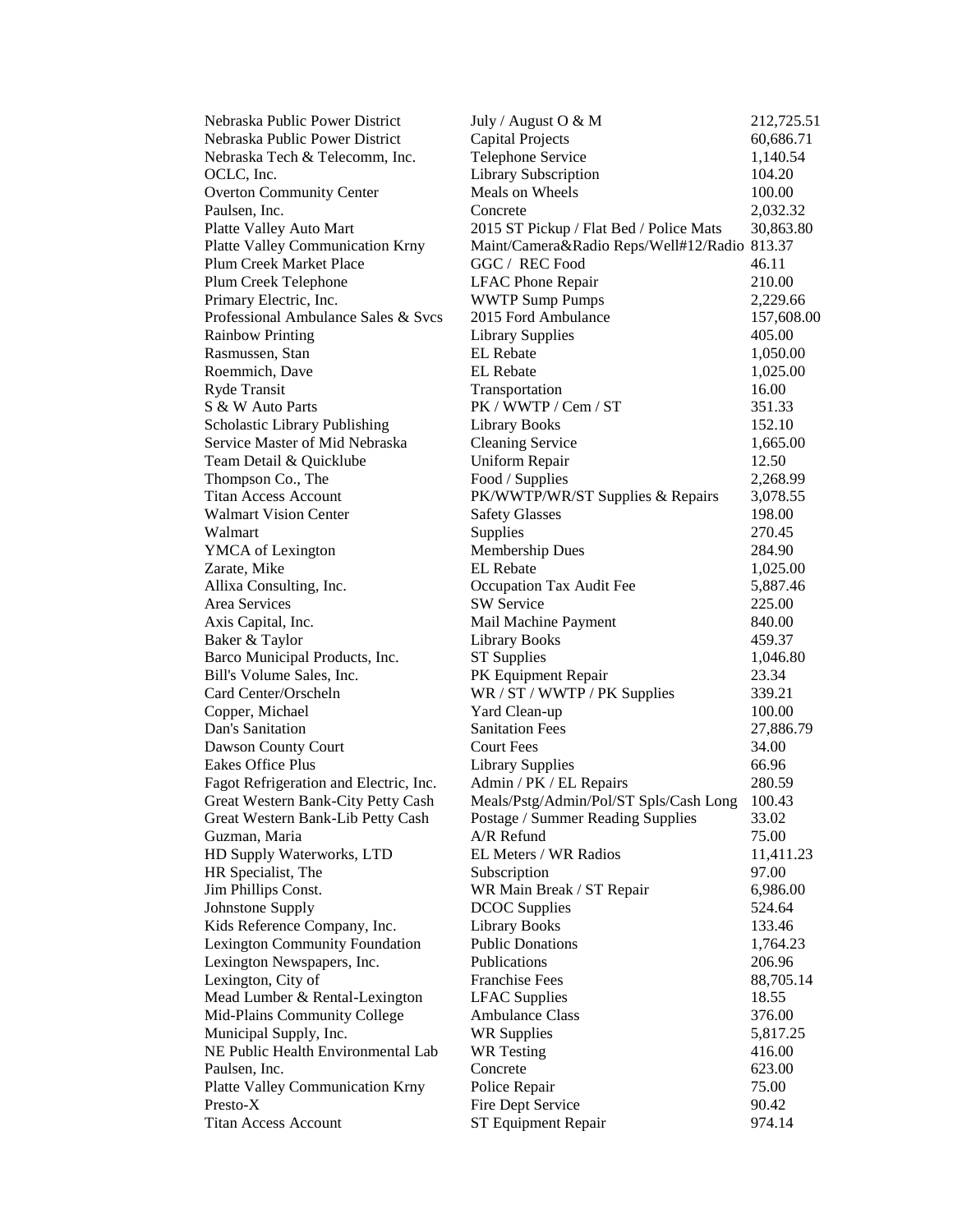| Verizon Wireless                | Cellphone Service    | 536.77       |
|---------------------------------|----------------------|--------------|
| Village Uniform                 | GGC Supplies         | 62.32        |
| Vision Internet Providers, Inc. | Web Hosting          | 231.52       |
| Walmart                         | <b>Supplies</b>      | 223.11       |
| Willard Weinhold Law Office     | Legal Fees           | 29.00        |
|                                 | <b>TOTAL CLAIMS:</b> | 1,014,870.59 |

**FINANCIAL REPORT**: Moved by Vivas, seconded by Salem, to accept the financial report for August 2014. Roll call. Voting "aye" were Miller, Roberts, Salem, Vivas, Fagot. Motion carried.

**PUBLIC COMMENT PERIOD:** Beverly G. Merrick addressed the council to request an increase in the police department budget and to develop a board to focus investigations on those who prey specifically on women and the elderly.

Mary Almanza read a prepared letter to the council regarding a nuisance abatement case and the process. Fagot stated that the council was not aware of the case before the meeting and encouraged Ms. Almanza to discuss her concerns with the administrative staff for clarification of the process.

**ORDINANCE:** Ordinance No. 2347 entitled "AN ORDINANCE TO REZONE LOTS 10, 11, AND 12, BLOCK 2, LEXINGTON HEIGHTS ADDITION FROM C-O NEIGHBORHOOD COMMERCIAL TO R-3 HIGH DENSITY RESIDENTIAL; TO REPEAL ALL ORDINANCES OR SECTIONS OF ORDINANCES IN CONFLICT HEREWITH; TO PROVIDE FOR AN EFFECTIVE DATE AND FOR PUBLICATION IN PAMPHLET FORM" was presented on second reading. Council members and staff noted that they have not received any public comments. Pepplitsch indicated that Todd Booth of GJT LLC has secured a building permit to renovate the building located at 1610 North Washington into residential apartments, a condition of zoning change previously discussed by the Council. Moved by Salem, seconded by Roberts, to suspend the rules regarding the reading of an ordinance on three separate occasions. Roll call. Voting "aye" were Miller, Vivas, Roberts, Salem, Fagot. Motion carried.

Ordinance No. 2347 was presented on final reading. Moved by Miller, seconded by Salem, to approve Ordinance No. 2347 on final reading. Roll call. Voting "aye" were Vivas, Roberts, Salem, Miller, Fagot. Motion carried.

**PUBLIC HEARING:** Mayor Fagot opened a public hearing to consider a Rezoning application for a portion of Lot 2, Block 1 Fertitta Addition from C-3 to A-1 Agriculture by Horvath Towers III LLC, as well as a conditional use application to construct a telecommunications tower on the site. Kevin Tracy, Frasier Stryker and representative for Horvath Towers, explained the company's intentions. Pepplitsch noted that the Planning Commission has reviewed the applications and recommends approval of both items. Pepplitsch also reviewed a draft conditional use permit agreement. Following discussion and hearing no further comment, the hearing was closed. Ordinance No. 2351 entitled "AN ORDINANCE TO REZONE THE WEST 340 FEET OF LOT 2, BLOCK 1, FERTITTA ADDITION FROM C-3 HIGHWAY COMMERCIAL TO A-1 AGRICULTURAL; TO REPEAL ALL ORDINANCES OR SECTIONS OF ORDINANCES IN CONFLICT HEREWITH; TO PROVIDE FOR AN EFFECTIVE DATE AND FOR PUBLICATION IN PAMPHLET FORM" was presented. Moved by Miller, seconded by Vivas, to suspend the rules regarding the reading of an ordinance on three separate occasions. Roll call. Voting "aye" were Salem, Roberts, Vivas, Miller, Fagot. Motion carried.

Ordinance No. 2351 was presented on final reading. Moved by Miller, seconded by Salem, to approve Ordinance No. 2351 on final reading. Roll call. Voting "aye" were Vivas, Roberts, Salem, Miller, Fagot. Motion carried.

Moved by Miller, seconded by Roberts, to approve the conditional use permit application and authorize the execution of the conditional use agreement. Roll call. Voting "aye" were Vivas, Salem, Roberts, Miller, Fagot. Motion carried.

**PUBLIC HEARING:** Mayor Fagot opened a public hearing to consider a Conditional Use Permit application by Horvath Towers III LLC for a telecommunications tower on property along Highway 21 owned by Duane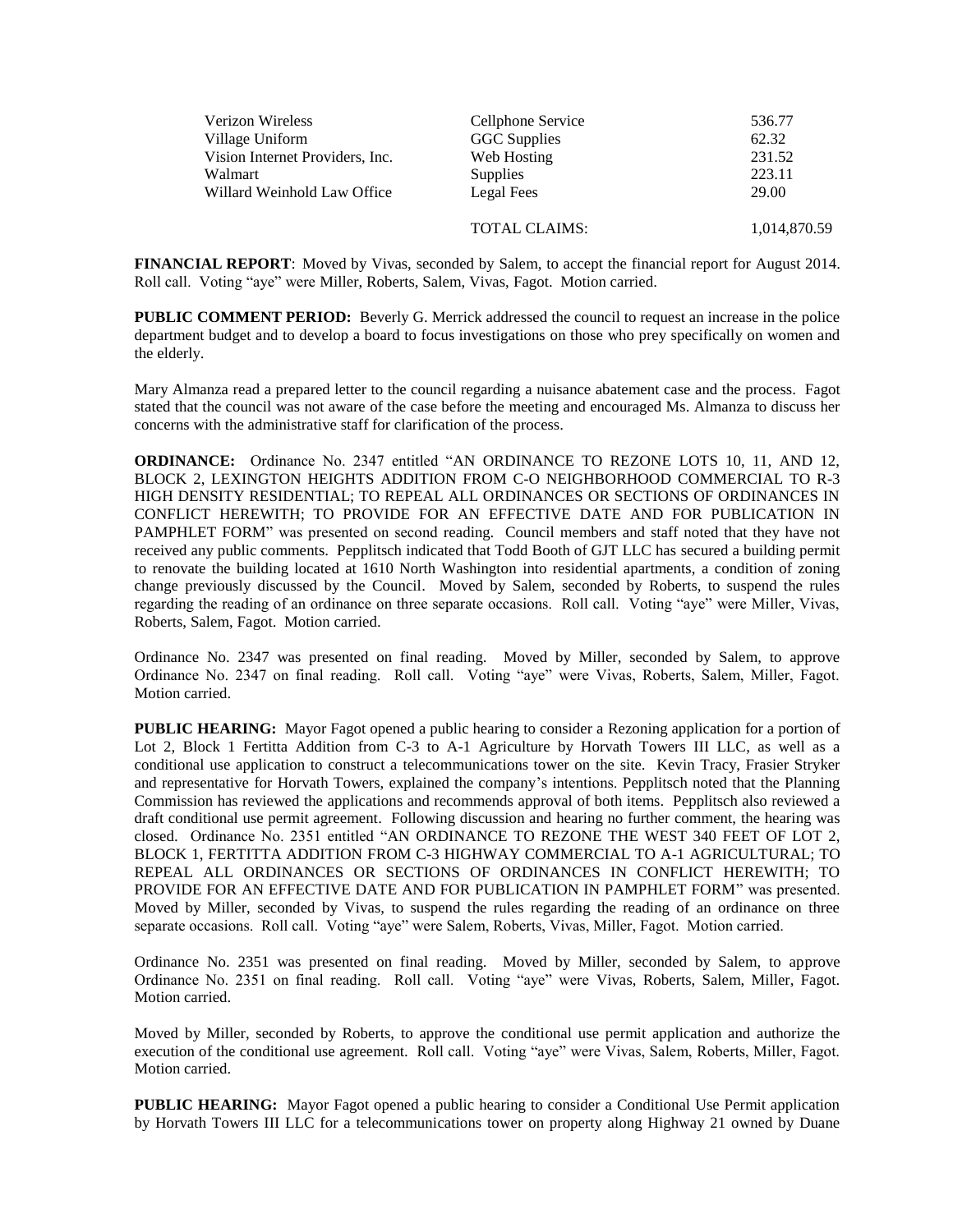Lehman. Mr. Tracy explained the company's intentions. Pepplitsch reviewed a draft conditional use agreement, and noted that the Planning Commission recommended approval of the application. Following discussion and hearing no further comment, the hearing was closed. Moved by Miller, seconded by Roberts, to approve the conditional use permit application and authorize execution of the conditional use agreement. Roll call. Voting "aye" were Vivas, Salem, Roberts, Miller, Fagot. Motion carried.

**CDBG PROJECTS:** Mayor Fagot opened a public hearing to receive updates and comments on current CDBG projects. Deb Jensen, DAD, gave status updates on the CIS Project CDBG 13-CIS-102 and Majestic Theater Project CDBG 12-TD-004. Following discussion and hearing no further comment, the hearing was closed.

**LIBERTY DRIVE:** Pepplitsch reviewed a single bid received for the Liberty Drive Improvement project. The bid, from Paulsen Inc. in the amount of \$383,039.00, is for paving, storm sewer, and sanitary sewer improvements to support senior housing development west of the Lexington Regional Health Center. He noted the bid was 9% lower than the Engineer's opinion of cost, and has a completion date of June 2015. Following discussion, moved by Salem, seconded by Vivas, to accept the bid and to award a contract to Paulsen, Inc. for the Liberty Drive Improvement project. Roll call. Voting "aye" were Miller, Roberts, Vivas, Salem, Fagot. Motion carried.

**GRANT APPLICATION:** Resolution No. 2014-32 was presented. Pepplitsch reviewed the intent to apply for grant funding under the Land and Water Conservation fund for the construction of ADA fishing piers as part of the Plum Creek Park Lake Restoration project. Following discussion, moved by Salem, seconded by Roberts, to approve Resolution No. 2014-32. Roll call. Voting "aye" were Miller, Vivas, Roberts, Salem, Fagot. Motion carried.

## **RESOLUTION No. 2014-32**

The City of Lexington, Nebraska proposes to apply for federal assistance from the Land and Water Conservation Fund program for the purpose of installing three (3) ADA fishing piers at Plum Creek Park Lake.

The Mayor of the Council is authorized to sign documents to obtain financial assistance, including a Project Agreement with the State of Nebraska and the National Park Service.

The City of Lexington, Nebraska will, within thirty (30) days following federal approval, obtain the necessary consultant or appraisal service for this project as directed and as required by Nebraska Game and Parks Commission staff.

The City of Lexington, Nebraska has budgeted or currently has available its 50 percent match of the proposed total project funds and will allocate these funds toward this project upon project approval by the Nebraska Game and Parks Commission.

The City of Lexington, Nebraska has the financial capability to operate and maintain the completed project and park property is a safe, attractive and sanitary manner.

The City of Lexington, Nebraska will not discriminate against any person on the basis of race, color, age, religion, disability, sex or national origin in the use of any property or facility acquired or developed pursuant to the project proposal, and shall comply with the terms and intent of Title VI of the Civil Rights Act of 1964, P.L. 88-354 (1964), and any of the regulations promulgated pursuant to such Act by the Secretary of the interior and contained in 43 CFR 17.

No property acquired and/or developed under this project shall, without the approval of the Nebraska Game and Parks Commission and the Secretary of the Interior, be converted to other than public outdoor recreation use. And, such approval may be granted only if it is in accord with the then existing Statewide Comprehensive Outdoor Recreation Plan (SCORP), and only upon such conditions as deemed necessary to assure the substitution of other outdoor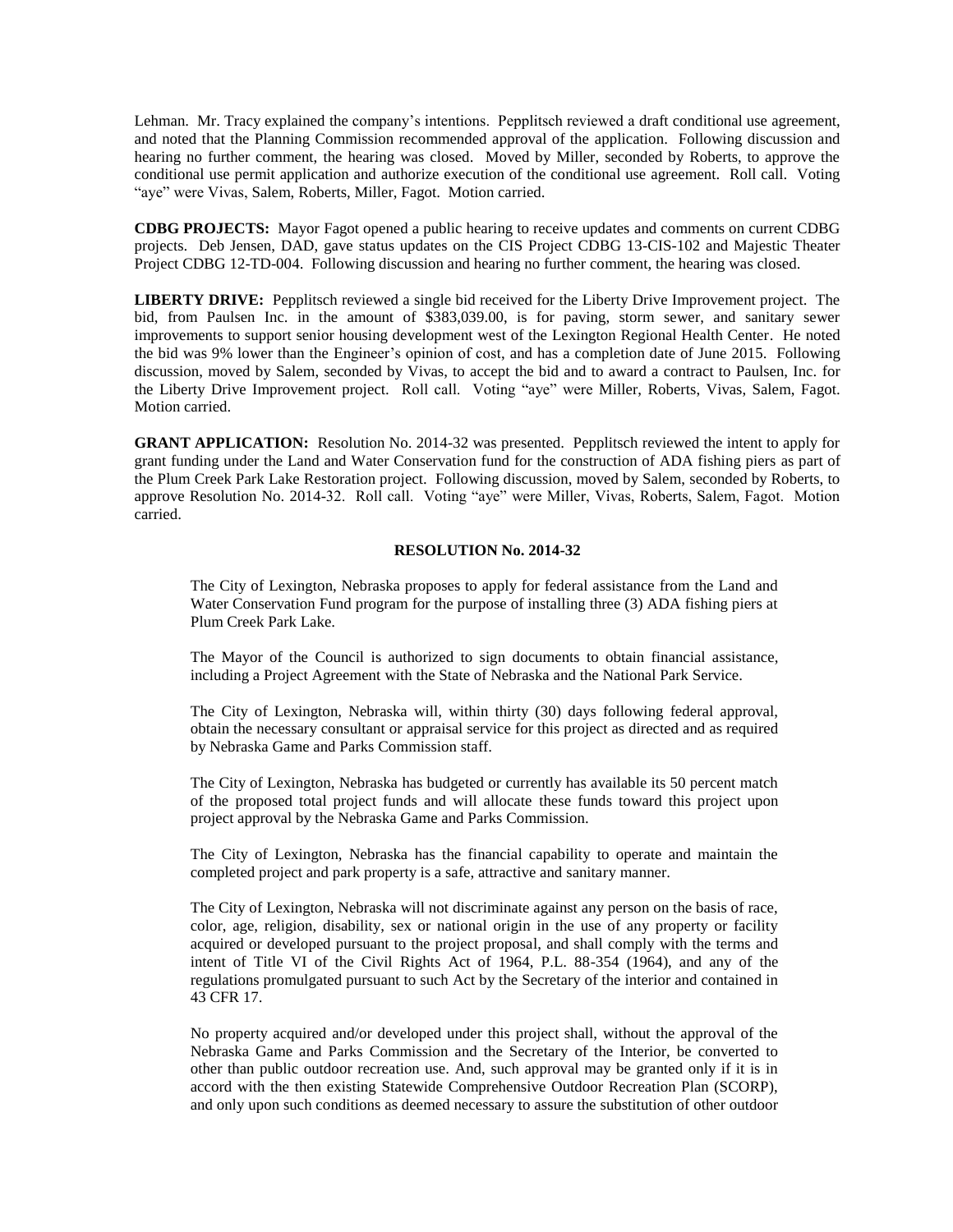recreation properties of at least equal fair market value and of reasonable equivalent usefulness and location.

The City of Lexington, Nebraska will replace the land in the event of a conversion in use in accordance with Section  $6(f)(3)$  of the Land and Water Conservation Fund Act of 1965, as amended.

The City of Lexington, Nebraska agrees to comply with all State and Federal requirements and standards where they can be applied in making the facilities developed under this project, and all future projects, accessible to and usable by the disabled.

This is to certify that this resolution is a true copy of the original document that was adopted and passed by the City of Lexington, Nebraska at a duly advertised public meeting held this 23<sup>rd</sup> day of September, 2014.

**RESOLUTION:** Resolution No. 2014-33 was presented. Pepplitsch requested authorization to obtain shortterm financing to fund a new ambulance unit. Following discussion, moved by Miller, seconded by Vivas, to approve Resolution No. 2014-33. Roll call. Voting "aye" were Salem, Roberts, Vivas, Miller, Fagot. Motion carried.

## **RESOLUTION No. 2014-33**

A RESOLUTION AUTHORIZING THE CITY OF LEXINGTON TO OBTAIN FINANCING FOR A 2015 AMBULANCE.

WHEREAS, the City of Lexington, Nebraska has entered into agreements for a 2015 Ford F450 Horton Ambulance; and

WHEREAS, it is necessary and advisable for the City to borrow funds for the purchase of such ambulance; and

WHEREAS, the City is authorized by law to borrow funds to pay the cost of such ambulance.

BE IT THEREFORE RESOLVED BY THE MAYOR AND COUNCIL OF THE CITY OF LEXINGTON, NEBRASKA as follows:

1. That the City of Lexington, Nebraska is hereby authorized to contract for financing with Great Western Bank, Lexington Nebraska. The loan amount shall not exceed \$110,000.00 for a term of 3 years at an interest rate of 2.09%.

2. That Joe Pepplitsch, City Manager, is hereby directed and authorized, on behalf of the City of Lexington, Nebraska to execute all necessary documents.

Passed and approved this 23rd day of September 2014.

**ROUNDTABLE DISCUSSION:** Burnside provided an update on current street projects.

**ADJOURNMENT:** There being no further business to come before the Council, Mayor Fagot declared the meeting adjourned.

John Fagot Mayor Pamela Baruth City Clerk

I, the undersigned City Clerk for the City of Lexington, Nebraska, hereby certify that all of the subjects included in the foregoing proceedings were contained in the Agenda for the meeting, kept continually current and available for public inspection at the office of the City Clerk during regular business hours prior to said meeting; that the Minutes of the Mayor and Council of the City of Lexington, Nebraska, from which the foregoing